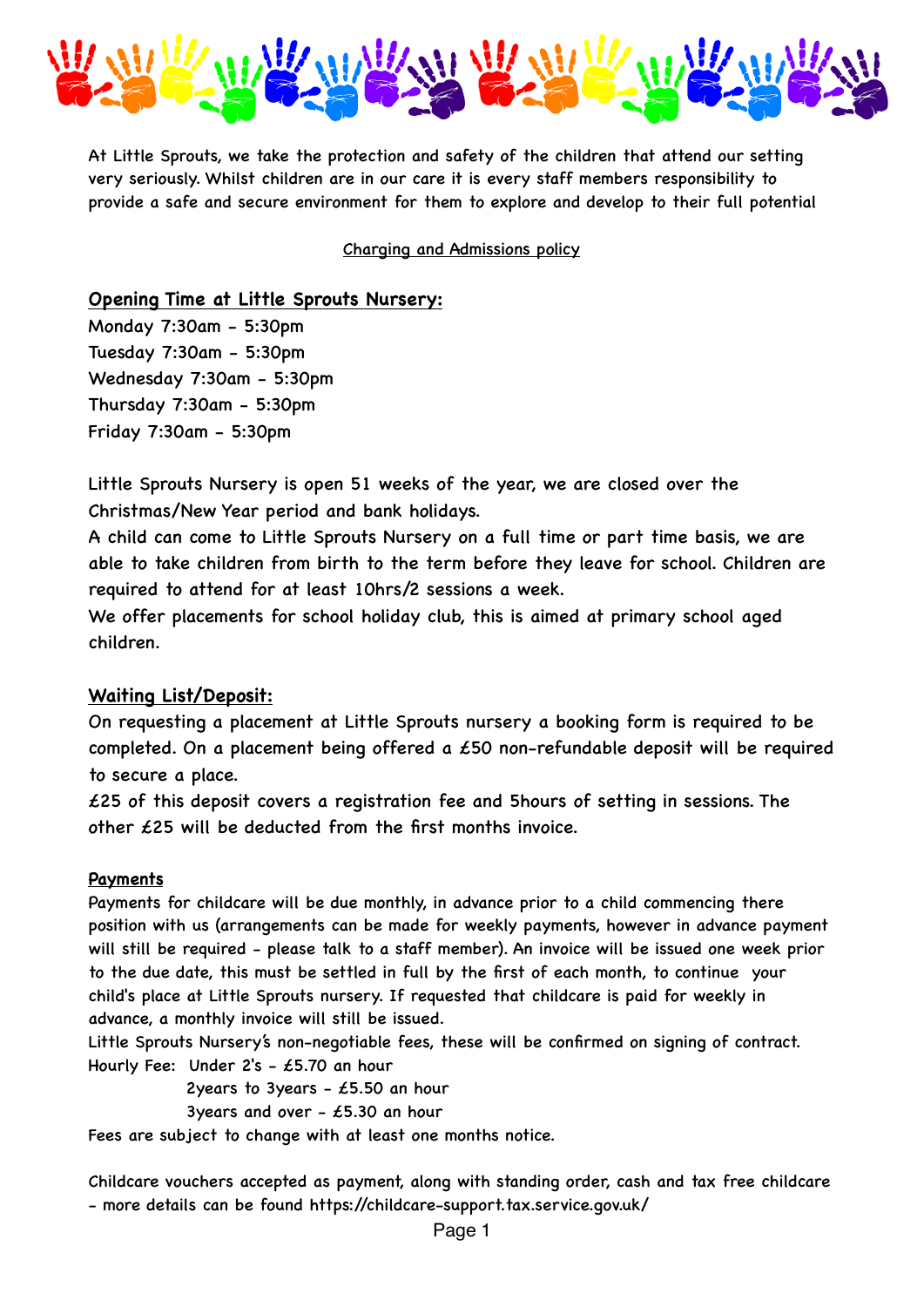## **On Admission:**

On admission to Little Sprouts nursery every parent/carer will receive an admissions policy in their welcome pack.

At Little Sprouts we do not discriminate against anyone, regards to disability, race, special needs or religious beliefs. We do our upmost to help and accommodate any children with additional needs and their learning and development (see SEND policy). Please discuss any additional needs of concerns you may have with a member of staff, e.g. Dietary requirements/special needs.

We understand at Little Sprouts Nursery that things do not always run smoothly fitting into the ideal 9am - 5pm day, even though we would like them too. We try our very best to be flexible and accommodating where we can do safely, following guidelines and regulations set to us by OFSTED. Please discuss any childcare arrangements needed when initially visiting the setting.

As part of our registration process parent/carers will be require to promote documentation to evidence their child's date of birth. This is to confirm they have reached the eligible age for the free funded entitlement. A copy will not be retained but maybe requested again at a later date. This will be recorded that this evidence has been seen by a senior member of staff in the child's individual file.

We encourage children to attend with their parent/carer on their initial viewing visit to Little Sprouts Nursery and also when signing the contract and paper work.

After this we encourage short visits where the child stays and plays, on their own with the support of their key person (see Key Person Policy), building the length of these sessions, at a rate to the individual needs of the child until the planned contracted hours have been reached.

Full contracted hours will be charged after two weeks, irrespective of the number of hours attended at this point.

# **Termination of contract:**

On termination of contract with Little Sprouts a clear full calendar month notice is required. E.g. if you give notice on the 7th of a month, you would then need to pay for the rest of that month and then following month also.

When a child only attends funding hours a clear calendar month notice is still required and funding will be claimed for this period.

## **Parent Liaison:**

We encourage parent/carers to participate in Little Sprouts Nursery social events and contribute to their child's learning.

We hold informal coffee mornings throughout the year.

If your child is absent from nursery we request that you inform us of this with a reason on the same day as the absence. We will contact to see how a child is if they are absent with no acknowledgement from parent/carers and will follow up any frequent absences.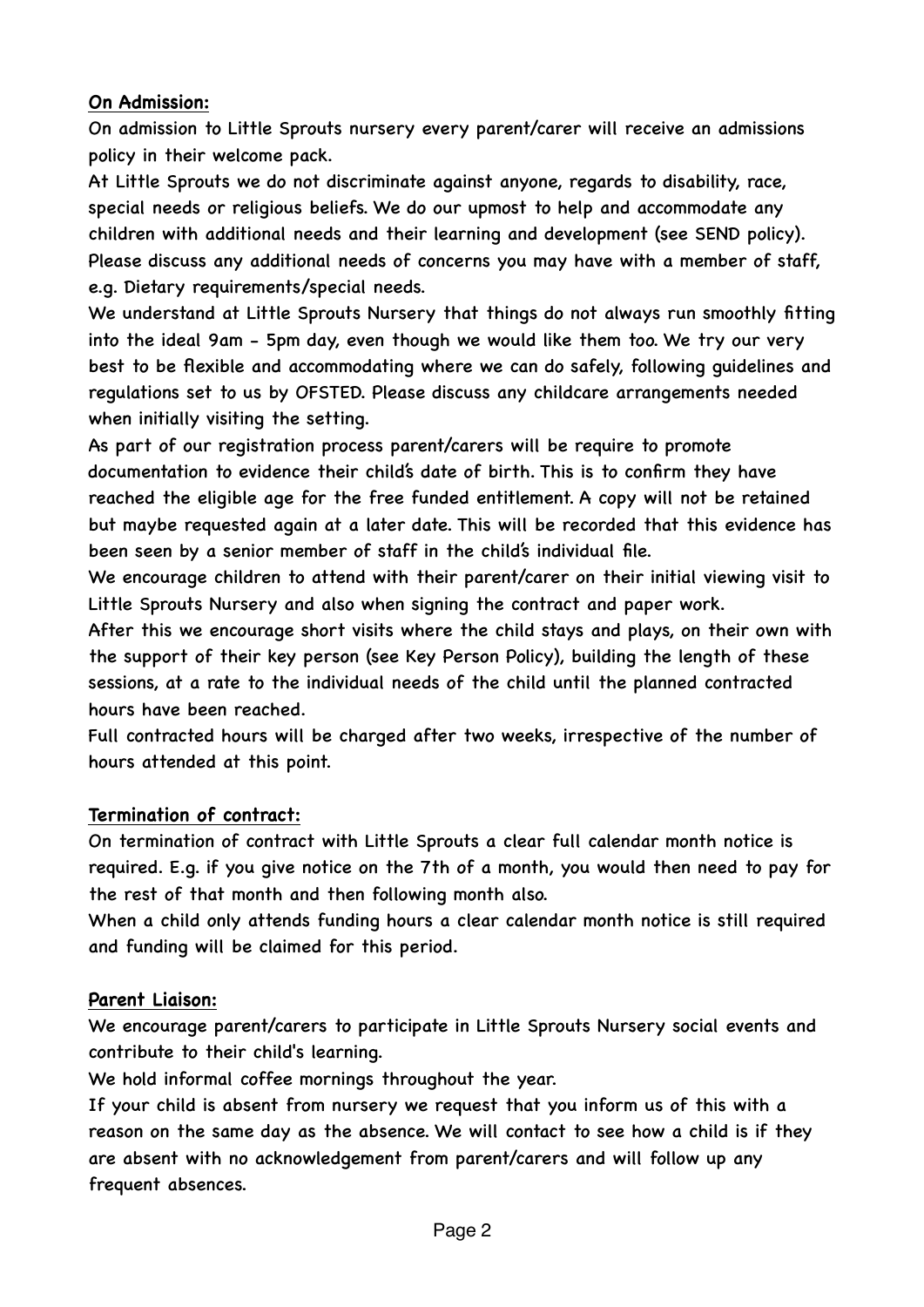Parent/carers are asked to share information about accidents/injuries that have occurred at home are requested to complete an Existing Injuries Form. Please refer to our Inclusion and Equality Policy concerning the SEND support we offer to children and how we support families to chose the right setting for their child with SEND.

#### **Funded hours**

Little Sprouts Nursery is able to offer the Early Education funding entitlement for 2year funded places and 3/4year funded places.

- \* If your child is entitled to the two year funding you will receive a letter in the post, which inclosed will be a code, which will need to be provided to us for us to claim your child's funded hours, without this code we will not be able to claim any hours.
- \* All children, the term after they are three, will be entitled to 15 funded hours, until the term they go to school. A funding form will need to be completed by parent/carers for this claim to commence. Proof of date of birth is required to claim funded hours.
- \* The government offer a scheme of 30extended hours funding to eligible families. To find out if you are eligible go to<https://www.childcarechoices.gov.uk/> website and follow links and steps or for more information visit [www.norfolk.gov.uk/30hours](http://www.norfolk.gov.uk/30hours). If you are entitled to the extended funded hours you will receive a 11digit code, which needs to provided to us, without this code we will not be able to claim any extended funded hours. Proof of date of birth is require to claim funded hours.
- \* At Little Sprouts, where a child's place is offered and they are only accessing the funding hours entitlement, a deposit will be charged to secure the place of £50, this will be return to the parent/carers in full the following month after the child's place has commenced.

At Little Sprouts Nursery we work with parent/carers to ensure that as far as possible the hours/sessions that can be taken as free provision are convenient for working hours, we offer funded hours from the local authority will be offered between 9:00am to 3:00pm. Any childcare hours needed around these hours (e.g between 7:30am - 9:00am and 3:00pm - 5:30pm) will be charged accordingly to the hourly rate for the child's age.

## **Some rules and restrictions to the funding set by the government:**

\* No session can be longer than 10hours.

- \* No session is shorter than 2.5hours.
- \* Session are not to start before 6:00am or after 8:00pm
- \* A maximum of two childcare providers can be used in the same day.
- \* All children are entitled to the 15funded hours the term after they turn 3years.
- \* The 15 funded hours is still current, if families are not entitled to the extended 30funded hours, they will still be eligible to the 15funded hours, the term after they are three.
- \* 15funded hours must be claimed over a minimum of two days.
- \* There are 570hours available over one funded year, when claiming the funded 15hours, these are to be taken over no fewer weeks than 30weeks.
- \* An example of how funded hours could be taken. 3hours per day over 5days, or 5hour days over 3days.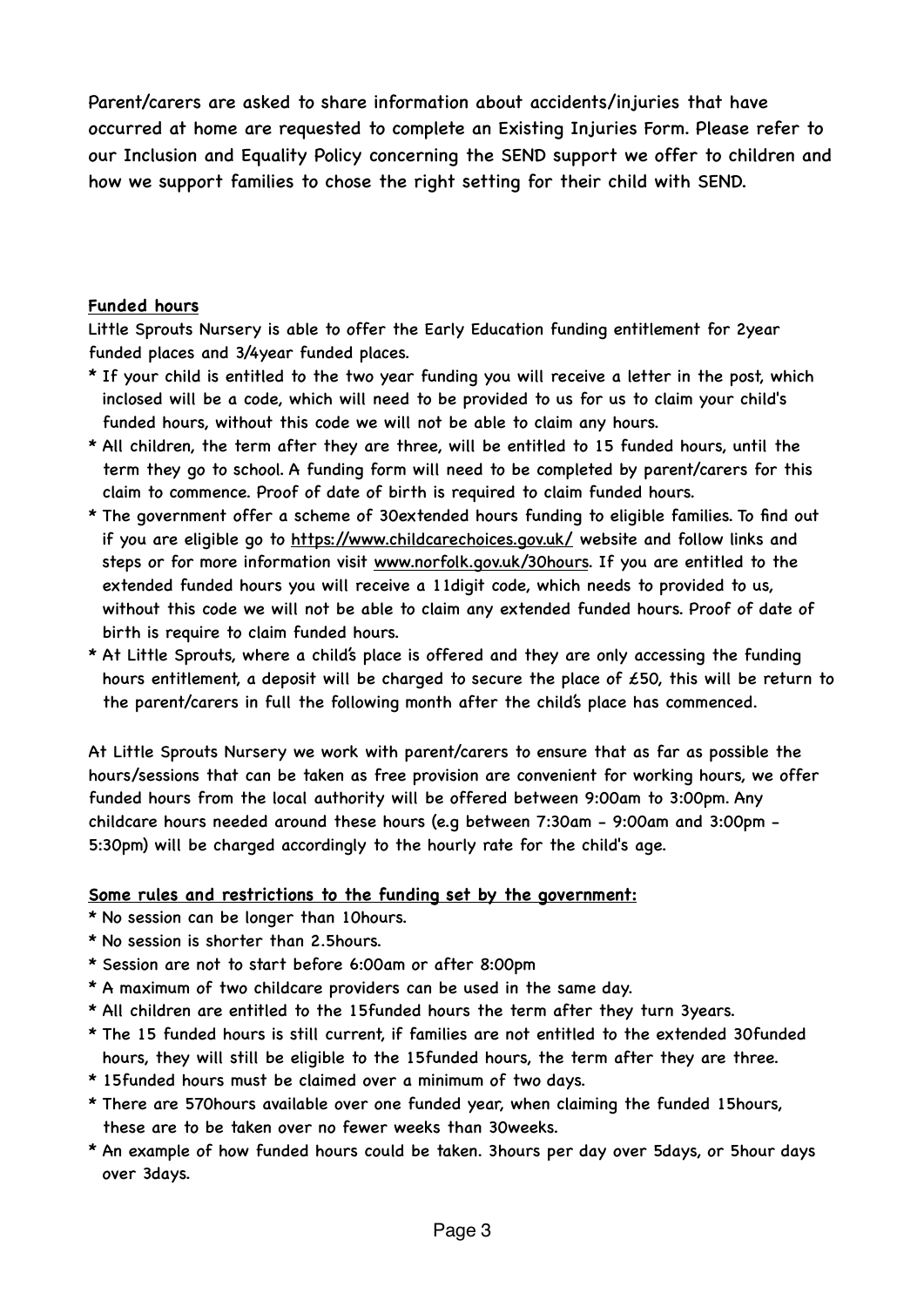- \* The government funded hours is intended to cover the childcare cost, to deliver 15 or 30 hours a week of high quality, flexible childcare, not to cover cost of meals, consumables, additional hours or services.
- \* The stretched offer enables parent/carers to take their funded hours over more weeks of the year, as long as there is capacity for this and following guidelines. Little Sprouts Nursery is open 51 weeks of the year, so that funded hours can be stretched over this time, rather than only over the 38weeks of a term time year.

## **From offering these funded hours:**

Little Sprouts commits to:

- \* Not charging any fees to the parent/carers for the free entitlement, e.g a top up fee to recover income where the settings hourly rate is greater than the rate received from Norfolk County Council.
- \* Every parent/carer will receive a written invoice clearly showing the services being charged for and the funded hours they have received from their Early Education place.
- \* On the invoice there will be no requests to voluntary contributions.
- \* Any extra hours needed (due to parent/carer choice, or hours exceeding available per claim period) will be charged at our normal hourly rate for the child's age. (See previously in this policy). This will done whether the rate is higher or lower that than received from the Norfolk County Council.
- \* Meals are charged at the rate stated in the policy, but you are more than welcome to provide your child with their own food.
- \* All children entitled to funded hours will receive the same consistent and quality of care and assess to provision, regardless of whether they pay for optional hours, services or consumables.
- \* If your child is using funded hours with us, we would need four weeks notice of any changes, e.g holiday, this gives us time to arrange any paperwork needed, resolve issues or confirm changes with the Norfolk County Council. These period of absence will incur a charge at Little Sprouts rate according to the age of the child.

#### **Additional Funding:**

We aim to identify all children that may need any additional funding such as EYPP, DAF, SEND inclusion fund and any locally funding streams with the view to submit a claim/application to support and improve their outcomes.

#### **Reasons for Little Sprouts closure:**

- \* Bank holidays.
- \* Really extreme weather.
- \* No electric or water
- \* Staff sickness, that relates to under staff ratios.
- \* Polling day at the village hall.

On occasions that we need to close Little Sprouts Nursery there will be no charge. All other times, unless contacted by Little Sprouts we will be open and a charge will be in place for agreed contract times.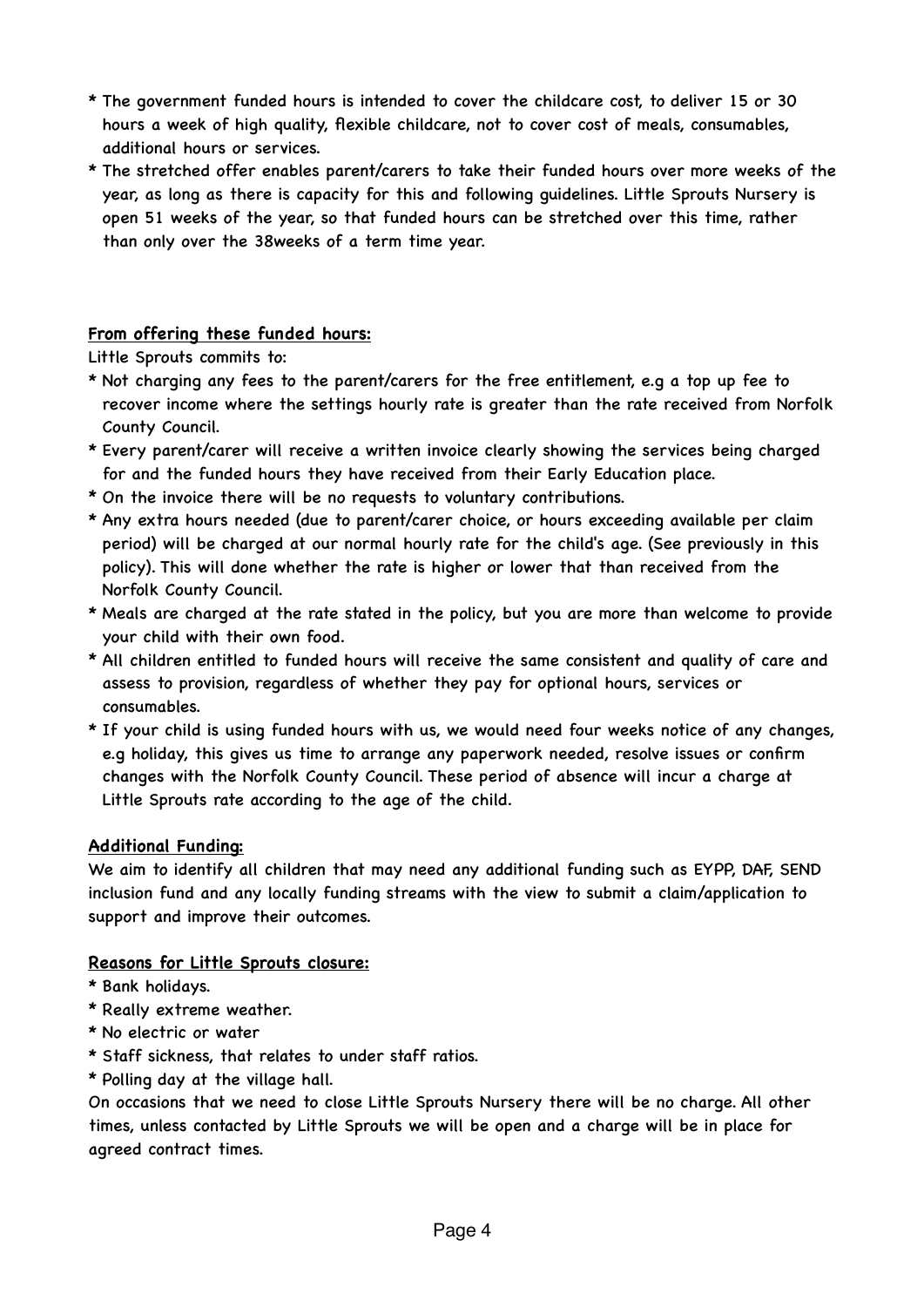## **In the case of late or no payment:**

In the case of late payment, parent/carers will be sent a reminder email of the invoice 3days later, if there is no response from this email a 10% late payment fee of the total invoice will be added for each day that the invoice is outstanding. This will be shown on the invoice as an outstanding payment to clearly show the parent/carers.

In the case of a month passing and the invoice is still outstanding, the child's place will put on hold until all invoices are settled in full. The child will however still be able to attend any funded hour session they are entitled to.

After this process and invoices are still outstanding, debts will be forward to a credit control department for recovery.

### **Early or late drop offs:**

All early or late drop offs will incur an additional charge of  $£10$  for every and up to, 15 minutes out of contracted hours, without prior agreement from a member of staff.

### **Retainer Fee:**

A retainer fee will be charged where a parent/carer wishes to ensure their child's place is secure during a long absence, the child will need to be absent for a minimum of two months from the setting. This will be charged at the discretion of the manager, relating to the individual contracted hours.

### **Voluntary Contributions:**

It is not permissible to request a voluntary contribution to recover income where the settings rate is greater than that received from the local authority.

## **Additional Charges:**

We understand that the cost of living is high, so we have devised what we feel is fair daily charges for meals.

Breakfast -  $£1.00$ 

Lunch -  $£3.00$ 

Tea - £2.00

Meal preparation  $\angle 1:00$  (if home cooked foods need cold storage/reheating)

These charges will not be deducted from the childcare funded hours provided from the government, they will be added to the invoice, this will be shown clearly on the invoice. A daily menu can be found in the entrance to the setting, so you can plan and see what the children are eating daily.

All our meals can be adapted to any dietary requirements, please speak to a member of staff or the cook.

If your child has a dietary requirement and you wish to provide your child's meal and snacks this is fine. Please state clearly what food is for which meal time, if they attend more than one.

All snacks and drinks are included in the hourly childcare rate.

## **Absences**

A half rate fee will be charged if 4weeks prior notice has been given, for a full week absent of contracted hours. E.g. A child attends Tuesday and Thursday - the child needs to be away from the setting for both of theses sessions in one week.

All other absences will incur a FULL FEE charge.